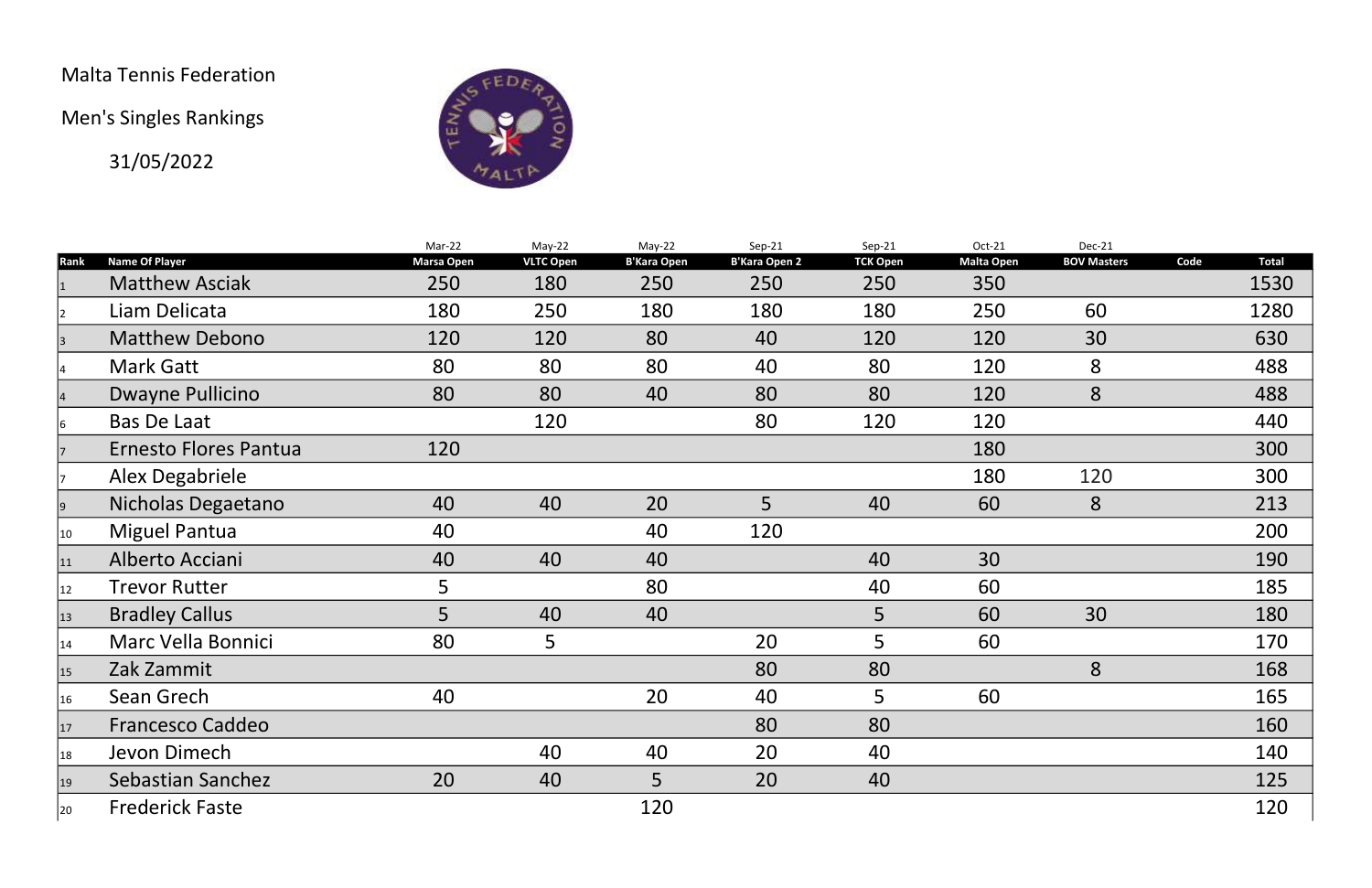| 20           | <b>Richard Cunningham</b>        | 20 | 40 | 20             | 40  |                |    | 120 |
|--------------|----------------------------------|----|----|----------------|-----|----------------|----|-----|
| 20           | <b>Matthew Cassar Torregiani</b> |    |    |                | 120 |                |    | 120 |
| 20           | <b>Kresten Haugaard</b>          |    | 80 |                | 40  |                |    | 120 |
| 20           | <b>Gunther Enzo</b>              | 40 | 80 |                |     |                |    | 120 |
| 20           | Horacio Giussani                 |    |    | 120            |     |                |    | 120 |
| 26           | <b>Keith Micallef</b>            | 5  | 5  | 20             | 20  | 5              | 60 | 115 |
| 26           | <b>Dean Callus</b>               | 40 | 5  |                |     | 40             | 30 | 115 |
| 28           | Daniel Sammut                    | 20 |    | 40             | 40  |                |    | 100 |
| 29           | <b>Silvio Borg</b>               | 40 | 20 | 20             | 5   |                |    | 85  |
| $ 30\rangle$ | <b>Matthew Griscti</b>           |    |    | 80             |     |                |    | 80  |
| 30           | Djukic Strahinja                 | 80 |    |                |     |                |    | 80  |
| 32           | <b>Gavin Borg</b>                | 40 | 5  | 20             |     | 5              | 8  | 78  |
| 32           | Mark Azzopardi                   | 5  | 40 |                | 20  | 5 <sup>1</sup> | 8  | 78  |
| 34           | <b>Chris Anastasi</b>            | 5  | 5  | 5 <sup>1</sup> | 40  | 5              | 8  | 68  |
| 35           | <b>Clive Borg</b>                | 20 | 5  | 40             |     |                |    | 65  |
| 35           | <b>Marco Mercieca</b>            | 5  | 20 | 5 <sup>5</sup> | 5   |                | 30 | 65  |
| 37           | Gonzalo De Osma                  | 20 |    | 40             |     |                |    | 60  |
| 37           | Moreno Santiago                  |    | 40 | 20             |     |                |    | 60  |
| 37           | <b>Jeremy Austin</b>             | 20 |    |                |     | 40             |    | 60  |
| 40           | Lughermo Stephen                 | 5  |    | 20             |     |                | 30 | 55  |
| 40           | <b>Daniel Falzon</b>             |    |    |                | 5   | 20             | 30 | 55  |
| 42           | Luca Borg Pardo                  |    |    | 5              | 40  | 5 <sup>1</sup> |    | 50  |
| 43           | <b>Andrew Stafrace</b>           |    |    | 20             | 20  |                |    | 40  |
| $ 43\rangle$ | Claude Camilleri Bonici          | 20 |    |                | 20  |                |    | 40  |
| 43           | <b>Matthew Mifsud</b>            |    |    |                |     | 40             |    | 40  |
| 46           | <b>Georges Meekers</b>           | 5  |    | 5 <sup>1</sup> | 20  |                | 8  | 38  |
| 47           | Ljubomir Dimitrovski             | 5  |    | 20             |     |                | 8  | 33  |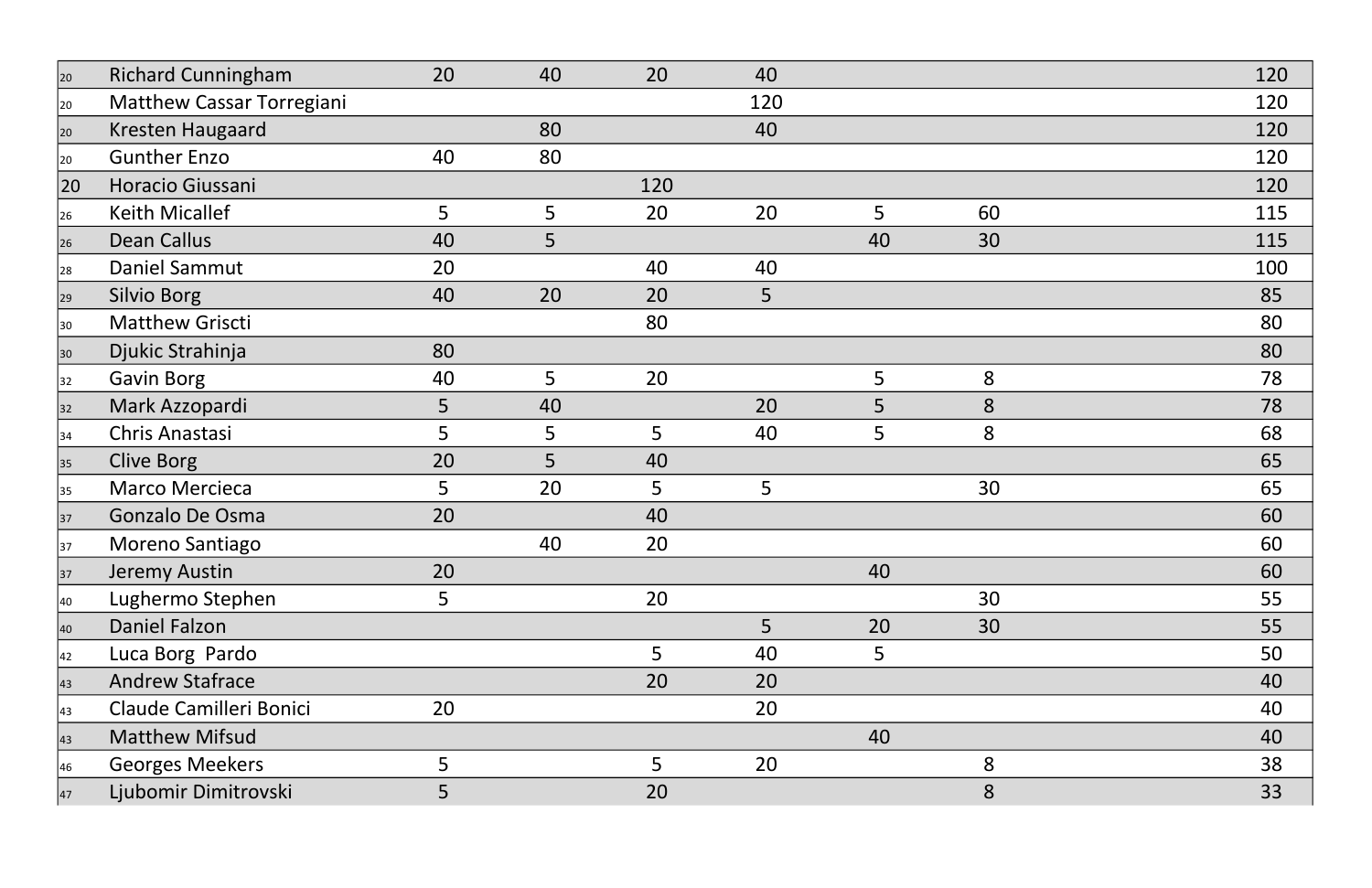| 47 | Jonathan Brycki           |    |    |                | 5  | 20             | 8  | 33 |
|----|---------------------------|----|----|----------------|----|----------------|----|----|
| 49 | Roderick Spiteri          | 20 | 5  | 5              |    |                |    | 30 |
| 49 | Azzopardi Jean            | 5  | 20 | 5              |    |                |    | 30 |
| 49 | <b>Meehan Michael</b>     |    |    |                |    |                | 30 | 30 |
| 52 | Manuele Marini            |    | 5  | 5 <sup>5</sup> | 5  | 5              | 8  | 28 |
| 52 | Dimitri Ostrovskyi        |    |    |                |    | 20             | 8  | 28 |
| 52 | <b>Rowley Edwards</b>     | 20 |    |                |    |                | 8  | 28 |
| 55 | Farrugia Jan Karl         |    | 5  | 20             |    |                |    | 25 |
| 55 | Jesmar Bilocca            |    |    | 5              | 20 |                |    | 25 |
| 55 | Liam Dixan                |    |    | 5              | 20 |                |    | 25 |
| 55 | Jari Habib                |    |    |                | 20 | 5 <sup>1</sup> |    | 25 |
| 55 | <b>Jake Mifsud</b>        |    |    |                | 5  | 20             |    | 25 |
| 55 | <b>Reuben Borg</b>        |    | 5  |                |    | 20             |    | 25 |
| 55 | Luigi Porto               |    | 20 |                |    | 5              |    | 25 |
| 62 | Karl Debattista           | 5  |    | 5 <sup>5</sup> | 5  |                | 8  | 23 |
| 63 | <b>Richard Atkinson</b>   |    |    | 20             |    |                |    | 20 |
| 63 | Jerome Grech              |    |    | 20             |    |                |    | 20 |
| 63 | <b>Mais Justice</b>       |    |    | 20             |    |                |    | 20 |
| 63 | <b>Sandro Mamo</b>        |    |    | 20             |    |                |    | 20 |
| 63 | <b>Tobias Kistensen</b>   |    | 5  | 5 <sup>1</sup> | 5  | 5              |    | 20 |
| 63 | John Mifsud               |    | 5  | 5 <sup>1</sup> | 5  | 5              |    | 20 |
| 63 | Gabrielle Bassu           | 5  | 5  | 5 <sub>1</sub> | 5  |                |    | 20 |
| 63 | Joao Mourato              |    |    |                | 20 |                |    | 20 |
| 63 | <b>Michel Borg Manche</b> |    |    |                | 20 |                |    | 20 |
| 63 | Nikolai Belli             |    |    |                |    | 20             |    | 20 |
| 63 | Joe Lim                   |    |    |                | 20 |                |    | 20 |
| 63 | Kiril Nestorovski         |    |    |                | 20 |                |    | 20 |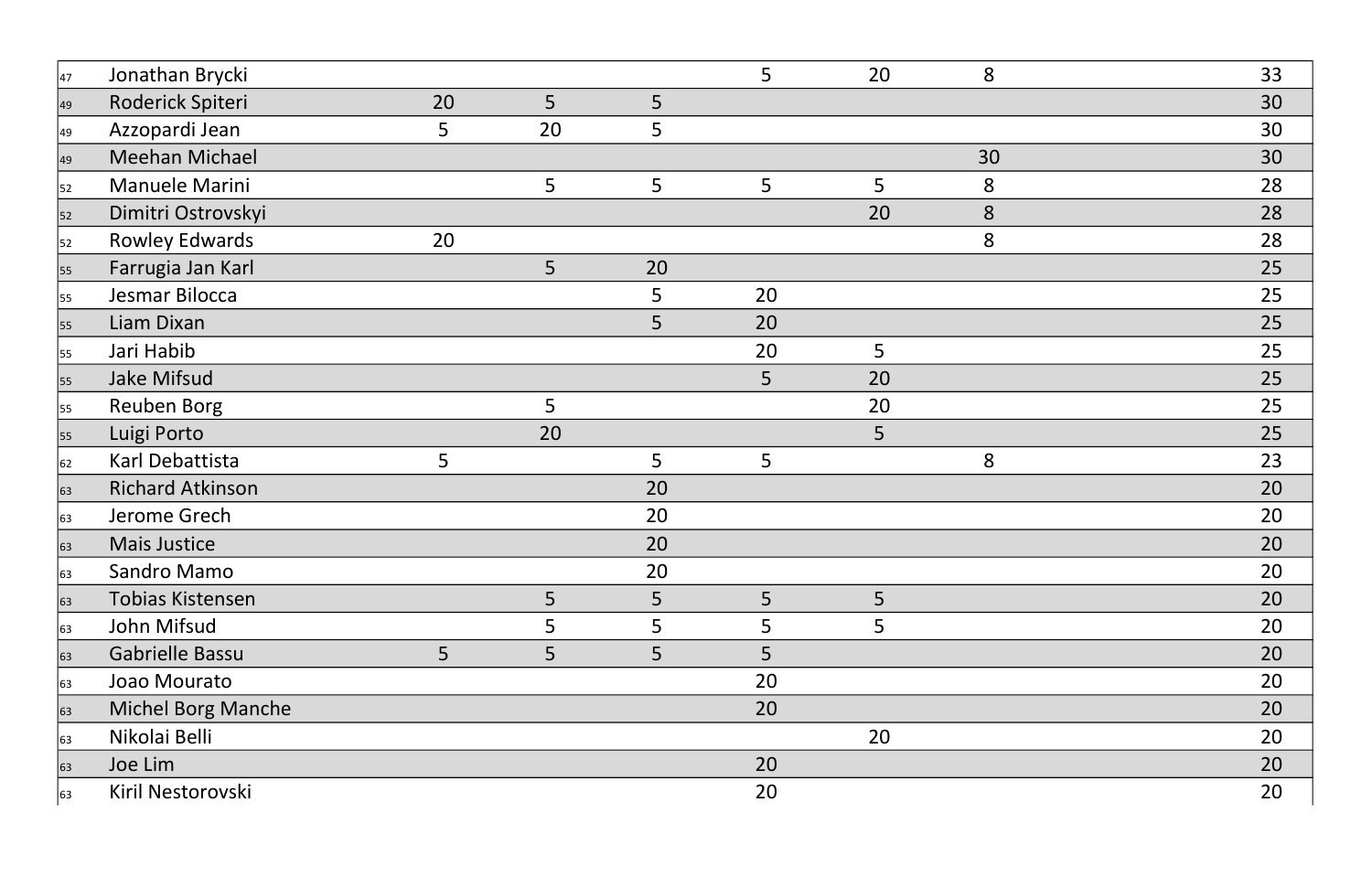| 63            | Paolo Paolini             |    |    |                | 20 |                |   |   | 20 |
|---------------|---------------------------|----|----|----------------|----|----------------|---|---|----|
| 63            | <b>Patrick Georgiev</b>   |    |    |                |    | 20             |   |   | 20 |
| 63            | Pastore Federico          | 20 |    |                |    |                |   |   | 20 |
| 63            | Pule' Andrew              |    | 20 |                |    |                |   |   | 20 |
| 63            | Giussani Horac            |    | 20 |                |    |                |   |   | 20 |
| 63            | Duncan D'Alessandro       |    | 20 |                |    |                |   |   | 20 |
| 63            | <b>Kurt Karabott</b>      |    | 20 |                |    |                |   |   | 20 |
| 63            | Antoine Imberti           |    | 20 |                |    |                |   |   | 20 |
| 63            | Mariano Aguila            |    | 20 |                |    |                |   |   | 20 |
| 84            | <b>Robert Suban</b>       | 5  |    |                | 5  |                | 8 |   | 18 |
| 85            | <b>Sukru Arican</b>       |    | 5  | 5              | 5  |                |   |   | 15 |
| 86            | <b>Antonio Ditta</b>      |    |    |                |    | 5 <sup>1</sup> | 8 |   | 13 |
| 86            | <b>Melchior Farrugia</b>  | 5  |    |                |    |                | 8 |   | 13 |
| 88            | <b>Martin Schwarzer</b>   |    |    | 5 <sup>1</sup> | 5  |                |   |   | 10 |
| 88            | <b>Remy Hordan</b>        |    |    | 5              | 5  |                |   |   | 10 |
| 88            | <b>Philippe Gatt</b>      |    |    | 5              | 5  |                |   |   | 10 |
| 88            | Pellicciari Filippo       | 5  |    | 5              |    |                |   |   | 10 |
| 88            | Allen James Borg          |    | 5  | 5              |    |                |   |   | 10 |
| 88            | <b>Clint Cassar</b>       | 5  |    |                |    | 5              |   |   | 10 |
| 88            | Ioannis Parassidis        |    | 5  |                | 5  |                |   |   | 10 |
| 88            | Nikolai Micallef          |    | 5  |                |    | 5              |   |   | 10 |
| 96            | <b>Charl Kleine Punte</b> |    |    |                |    |                | 8 |   | 8  |
| 96            | <b>Denzil Agius</b>       |    |    |                |    |                |   | 8 | 8  |
| 96            | <b>Thomas Grolean</b>     |    |    |                |    |                | 8 |   | 8  |
| 96            | Rosa Joao                 |    |    |                |    |                | 8 |   | 8  |
| $ 100\rangle$ | Andrea Cantarella         |    |    | 5              |    |                |   |   | 5  |
| 100           | Alex Zanandrea            |    |    | 5 <sup>1</sup> |    |                |   |   | 5  |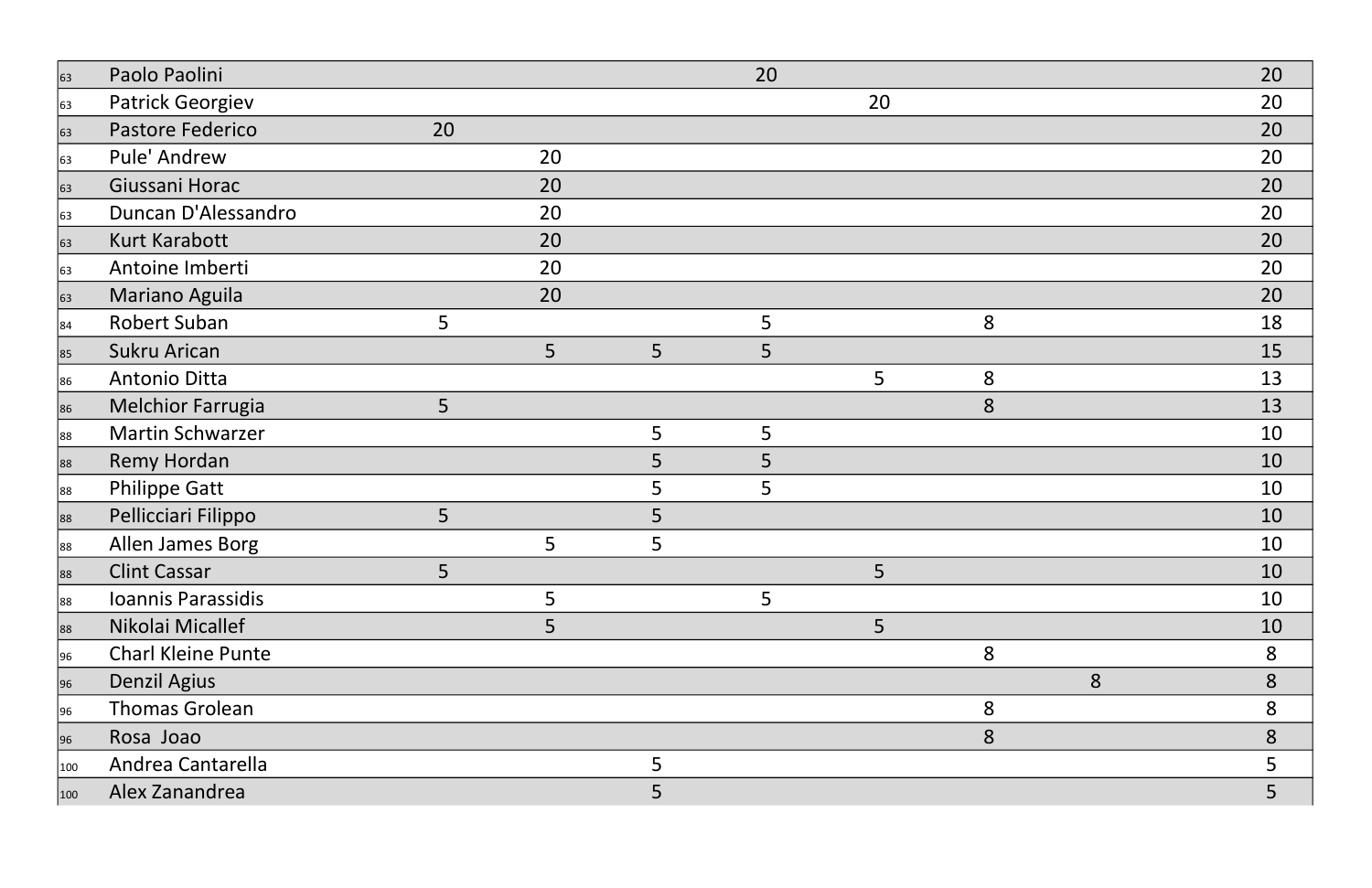| 100 | <b>Ryan Muscat</b>      |    |   |    |    |
|-----|-------------------------|----|---|----|----|
| 100 | Massimo Marino          |    |   |    |    |
| 100 | <b>Bruno Paskulin</b>   |    |   |    |    |
| 100 | <b>Ilhan Goren</b>      |    |   |    |    |
| 100 | <b>Dino Stranomitis</b> |    |   |    |    |
| 100 | Enzo Sanchez            | 5  |   |    |    |
| 100 | <b>Malcom Falzon</b>    | 5. |   |    | 5  |
| 100 | Drazen Djukic           | 5  |   |    | 5  |
| 100 | Herman Von Stadden      |    |   |    |    |
| 100 | Jean Paul Schembri      | 5  |   |    |    |
| 100 | Ganluca Pastore         |    | 5 |    |    |
| 100 | George Grech            |    |   | 5  |    |
| 100 | Juan Zammit             |    |   | 5. |    |
| 100 | Peter Wootton           |    | 5 |    |    |
| 100 | Luca Camilleri          |    |   |    |    |
| 100 | <b>Francesco Sette</b>  |    |   |    |    |
| 100 | Alessandro Raneri       |    |   |    |    |
| 100 | <b>Dusan Dokic</b>      |    |   |    |    |
| 100 | <b>Emils Gabrans</b>    |    |   |    |    |
| 100 | Kajetan Strini-Brown    |    |   |    |    |
| 100 | <b>Mario Borg</b>       |    | 5 |    |    |
| 100 | Edson Parodi            |    |   | 5  | 5  |
| 100 | <b>Kurt Sapiano</b>     |    |   | 5. | 5. |
| 100 | Ferdinando Sigona       |    |   | 5  |    |
| 100 | Raoul Fenech            |    |   | 5. |    |
| 100 | Jonas Eriksson          |    | 5 |    | 5  |
| 100 | Anastasi Max<br>5       |    |   |    | 5  |